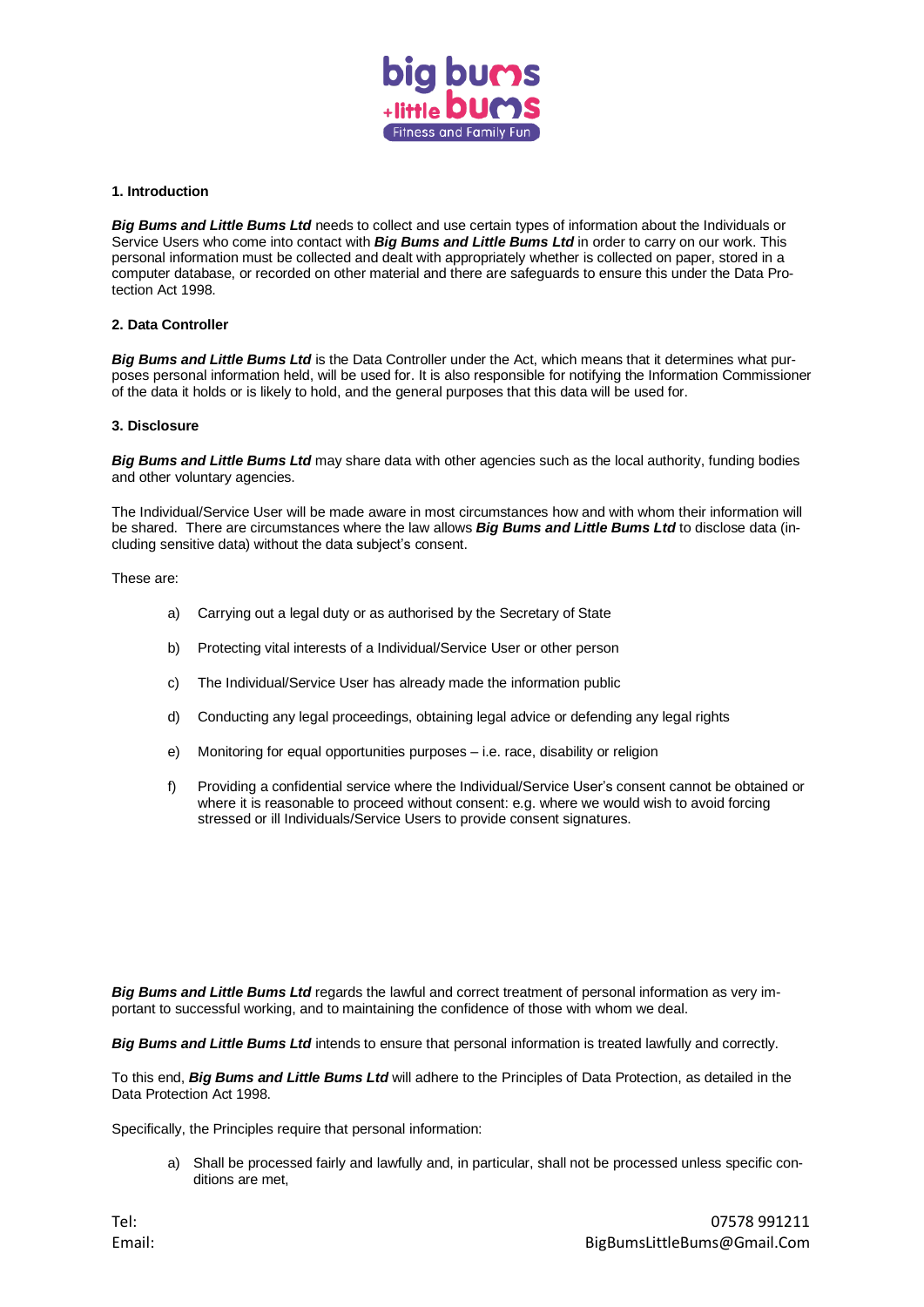

- b) Shall be obtained only for one or more of the purposes specified in the Act, and shall not be processed in any manner incompatible with that purpose or those purposes,
- c) Shall be adequate, relevant and not excessive in relation to those purpose(s)
- d) Shall be accurate and, where necessary, kept up to date,
- e) Shall not be kept for longer than is necessary
- f) Shall be processed in accordance with the rights of data subjects under the Act,
- g) Shall be kept secure by the Data Controller who takes appropriate technical and other measures to prevent unauthorised or unlawful processing or accidental loss or destruction of, or damage to, personal information,
- h) Shall not be transferred to a country or territory outside the European Economic Area unless that country or territory ensures an adequate level of protection for the rights and freedoms of Individuals/Service Users in relation to the processing of personal information.

*Big Bums and Little Bums Ltd* will, through appropriate management and strict application of criteria and controls**:**

- Observe fully conditions regarding the fair collection and use of information
- $\Box$  Meet its legal obligations to specify the purposes for which information is used
- $\Box$  Collect and process appropriate information, and only to the extent that it is needed to fulfill its operational needs or to comply with any legal requirements
- $\Box$  Ensure the quality of information used
- □ Ensure that the rights of people about whom information is held, can be fully exercised under the Act. These include:
	- o The right to be informed that processing is being undertaken,
	- o The right of access to one's personal information
	- o The right to prevent processing in certain circumstances and
	- o The right to correct, rectify, block or erase information which is regarded as wrong information)
- $\Box$  Take appropriate technical and organisational security measures to safeguard personal information
- □ Ensure that personal information is not transferred abroad without suitable safeguards
- □ Treat people justly and fairly whatever their age, religion, disability, gender, sexual orientation or ethnicity when dealing with requests for information
- $\Box$  Set out clear procedures for responding to requests for information

### **4. Data collection**

Informed consent is when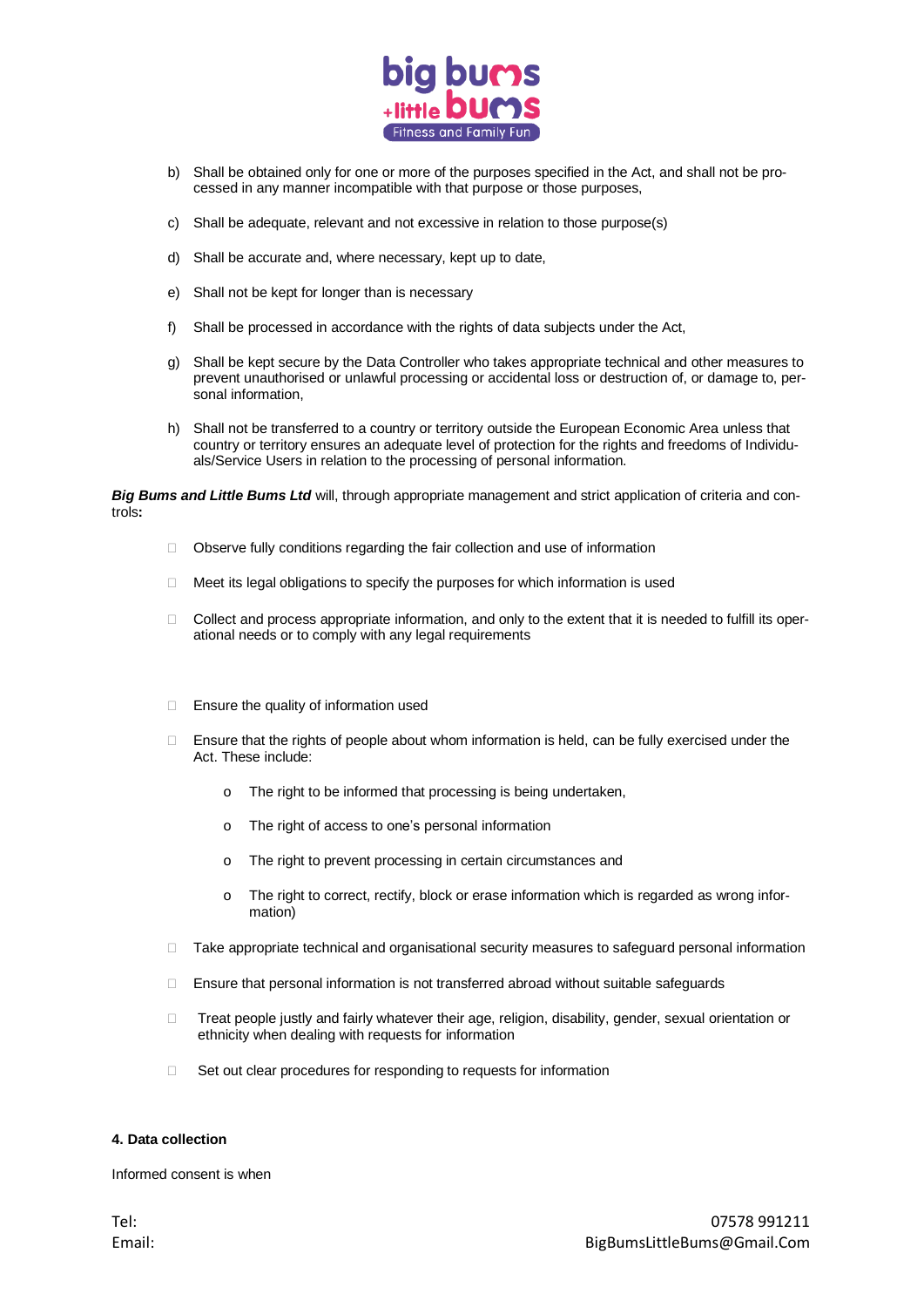

- □ An Individual/Service User clearly understands why their information is needed, who it will be shared with, the possible consequences of them agreeing or refusing the proposed use of the data
- □ And then gives their consent.

*Big Bums and Little Bums Ltd* will ensure that data is collected within the boundaries defined in this policy. This applies to data that is collected in person, or by completing a form.

When collecting data, *Big Bums and Little Bums Ltd* will ensure that the Individual/Service User:

- a) Clearly understands why the information is needed
- b) Understands what it will be used for and what the consequences are should the Individual/Service User decide not to give consent to processing
- c) As far as reasonably possible, grants explicit consent, either written or verbal for data to be processed
- d) Is, as far as reasonably practicable, competent enough to give consent and has given so freely without any duress
- e) Has received sufficient information on why their data is needed and how it will be used

# **5. Data Storage**

Information and records relating to service users will be stored securely and will only be accessible to authorised staff and volunteers.

Information will be stored for only as long as it is needed or required statute and will be disposed of appropriately.

It is *Big Bums and Little Bums Ltd* responsibility to ensure all personal and company data is non-recoverable from any computer system previously used within the organisation, which has been passed on/sold to a third party.

### **6. Data access and accuracy**

All Individuals/Service Users have the right to access the information *Big Bums and Little Bums Ltd* holds about them. *Big Bums and Little Bums Ltd* will also take reasonable steps ensure that this information is kept up to date by asking data subjects whether there have been any changes.

## In addition**,** *Big Bums and Little Bums Ltd*

will ensure that:

- □ It has a Data Protection Officer with specific responsibility for ensuring compliance with Data Protection
- $\Box$  Everyone processing personal information understands that they are contractually responsible for following good data protection practice
- □ Everyone processing personal information is appropriately trained to do so
- Everyone processing personal information is appropriately supervised
- $\Box$  Anybody wanting to make enquiries about handling personal information knows what to do
- $\Box$  It deals promptly and courteously with any enquiries about handling personal information
- $\Box$  It describes clearly how it handles personal information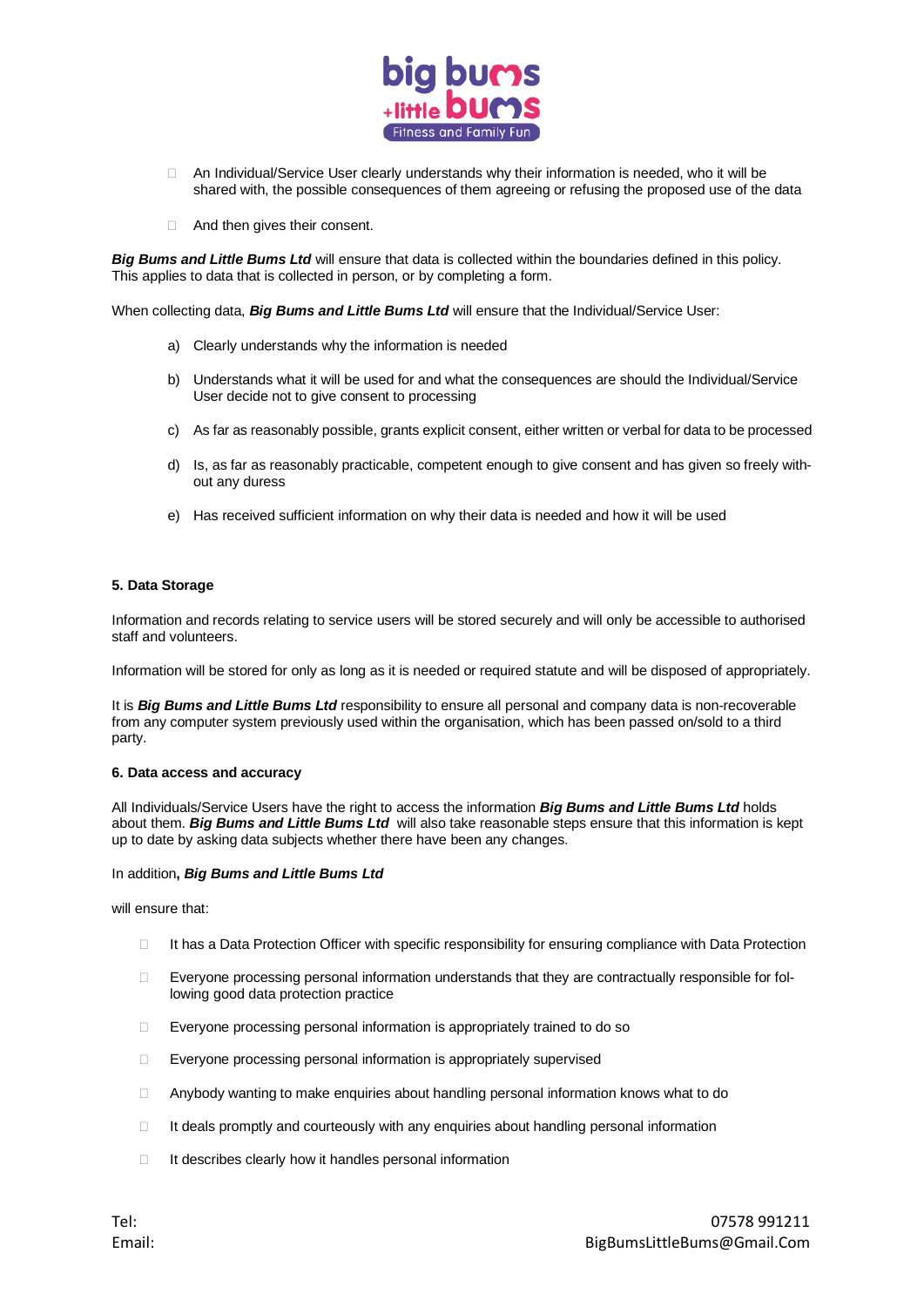

- $\Box$  It will regularly review and audit the ways it hold, manage and use personal information
- □ It regularly assesses and evaluates its methods and performance in relation to handling personal information
- All staff are aware that a breach of the rules and procedures identified in this policy may lead to disciplinary action being taken against them

This policy will be updated as necessary to reflect best practice in data management, security and control and to ensure compliance with any changes or amendments made to the Data Protection Act 1998.

In case of any queries or questions in relation to this policy please contact the *"Big Bums and Little Bums Ltd"* Data Protection Officer:

Sarah Robb BigBumsLittleBums@Gmail.Com

Signed: Sarah Robb

Position: Founder

Date: 1<sup>st</sup> January 2021 Review Date: 1<sup>st</sup> January 2022